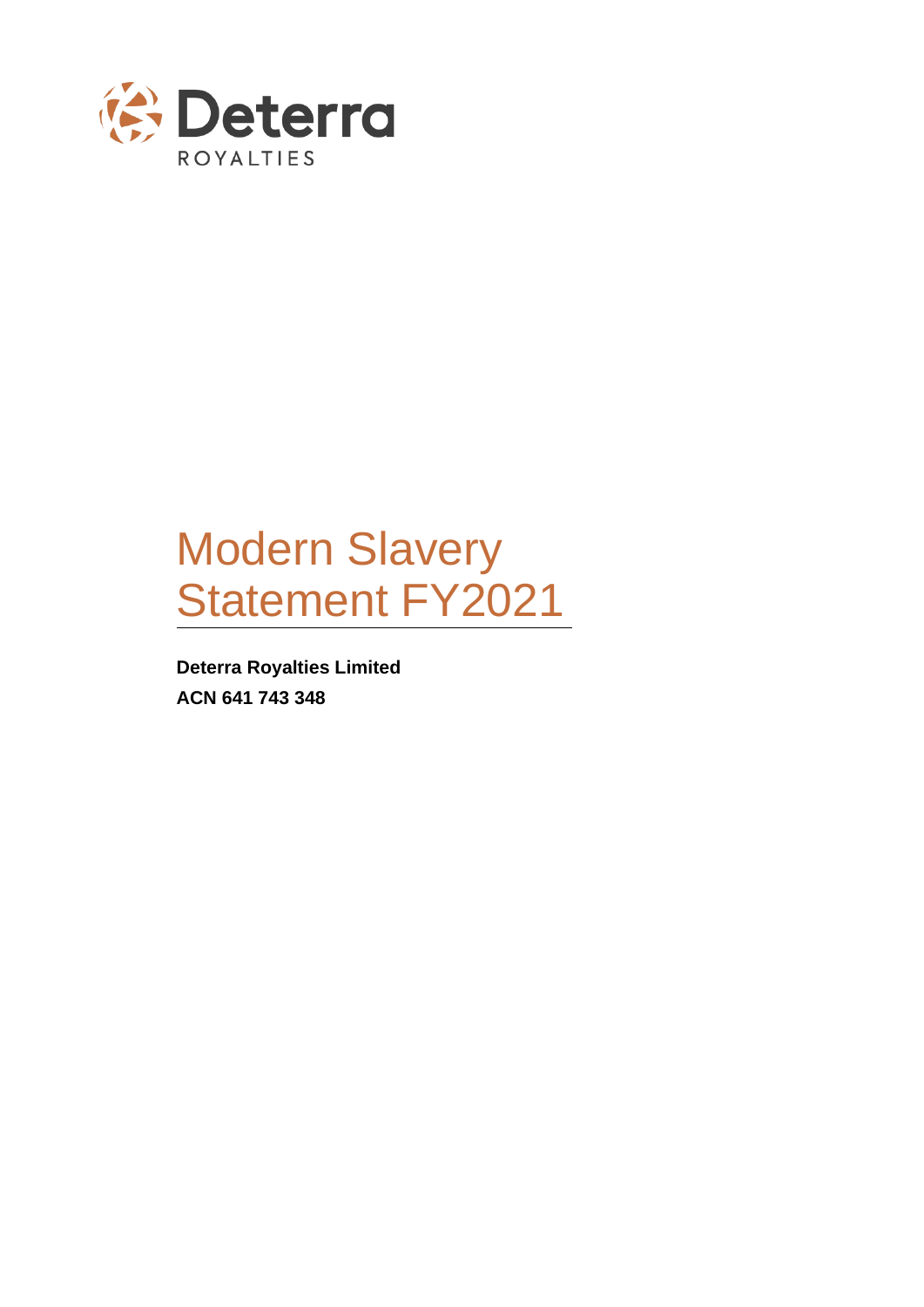This statement is made under the Australian Modern Slavery Act 2018 (Cth) for the financial year ending 30 June 2021 (FY21). It is published on behalf of Deterra Royalties Limited (ACN 641 743 348) and its wholly-owned subsidiaries Deterra Royalties (MAC) Limited ACN 008 421 065 and Deterra Royalties Holdings Pty Ltd ACN 642 008 697 (together, **Deterra**).

Deterra is committed to operating with integrity and growing responsibly. As a new company we are in the early stages of developing and embedding policies and practices to achieve this commitment.

I am pleased to provide stakeholders with Deterra's first Modern Slavery Statement which details the actions taken to: (1) assess modern slavery risks within the Company's operations, inclusive of its supply chain, and (2) help manage the identified risks.

 $\frac{1}{k}$ 

Julian Andrews Managing Director and Chief Executive Officer

#### 1 Our Company

Deterra is an Australian listed royalty company. Our principal activity is the management and growth of a portfolio of royalty assets across a range of commodities, with a focus on bulk, base and battery metals. We began operation on 2 November 2020 (ASX code: DRR) as an independent entity, listed on Australian Securities Exchange (ASX). Our business model is simple and transparent, focused on high margins, dividends and disciplined growth as outlined in the figure below.



Headquartered in Perth, Australia, Deterra has six employees, bringing together a unique blend of corporate finance and mining expertise. The five members of our Board have extensive expertise in the global resources sector and deep networks in the mining industry.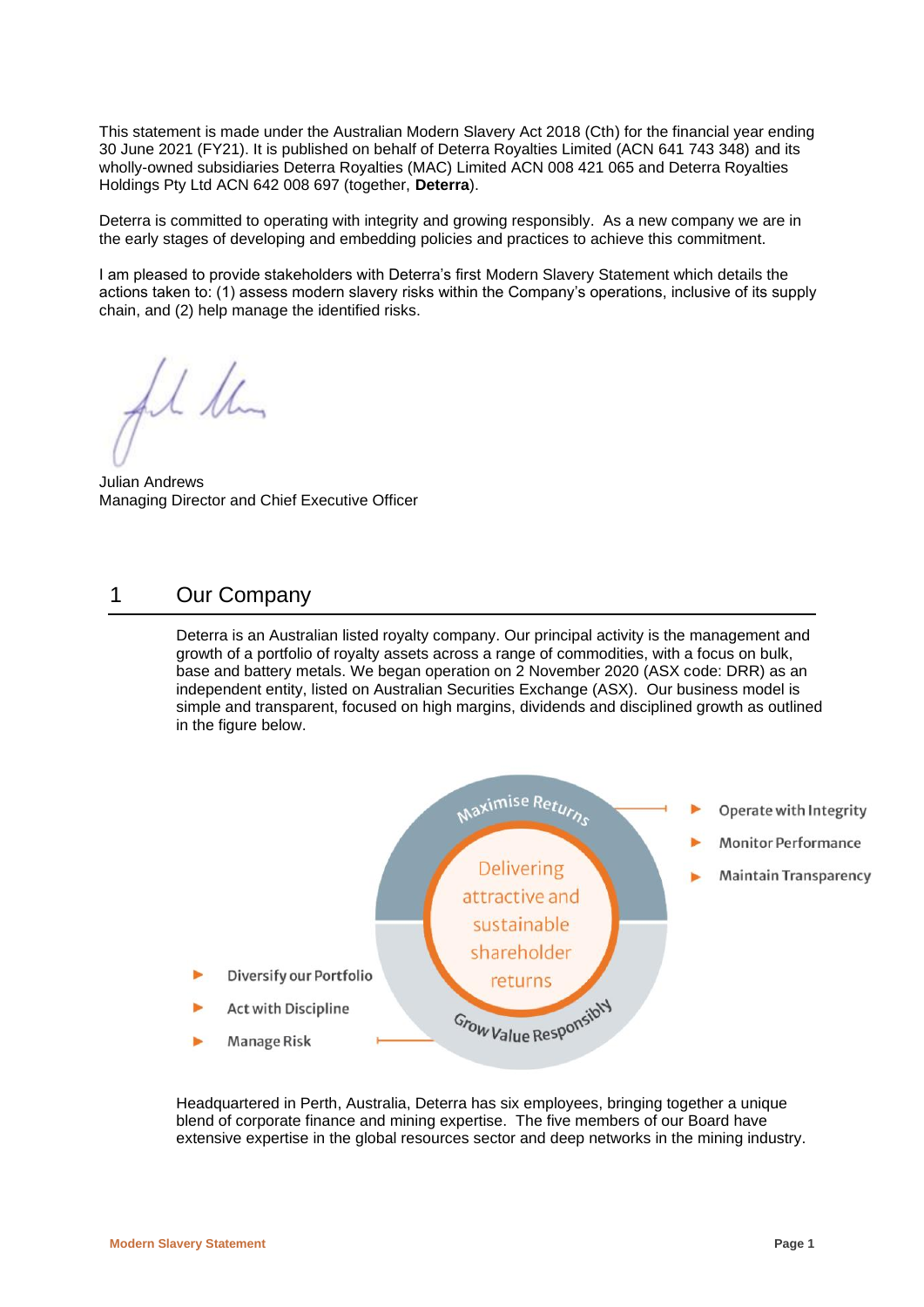## 2 Our Operations

Our business model involves investing, principally through holding royalties and streams, in mining projects that are owned and operated by third-party mining companies. Deterra holds six royalty assets in our current portfolio, all located within Western Australia, shown in the figure below. Our existing portfolio of royalties include:

- o Mining Area C. Deterra owns a royalty over Mining Area C, a BHP majority-owned and operated iron ore mine located in the Pilbara region of Western Australia. The mine will be the largest operating iron ore hub in the world, producing 145 million tonnes of iron ore each year when the recently completed South Flank expansion reaches full production. The Mining Area C royalty is our cornerstone asset.
- $\circ$  Yoongarillup/ Yalyalup Mineral Sands Mines. Deterra owns two royalty agreements over mineral leases near Busselton in Western Australia, currently operated by Doral Mineral Sands Pty Ltd. The Yoongarillup site is currently in the decommissioning phase. It is anticipated that development of the Yalyalup mine (over which Deterra retains a royalty) 6km north-east of the existing operations will replace current production. Relevant environmental and regulatory approvals are being sought.
- o Wonnerup Mineral Sands. Deterra owns a royalty agreement over mineral leases near Busselton, Western Australia, currently mined by Tronox through its subsidiary Cable Sands (W.A.) Pty Ltd. The Wonnerup complex of mines has been in production since 2013, and all environmental and regulatory approvals for the Wonnerup North Stage 1 are in place with the final Stage 2 approvals nearing completion.
- o Eneabba Project. Deterra owns a royalty agreement over mineral leases located 200km north of Perth in Western Australia, owned by Sheffield Resources. In November 2021, Sheffield announced the sale of these tenement to Image Resources NL with completion expected in first quarter 2022.
- o St Ives Gold Project. Deterra owns a royalty agreement over mineral leases located near Kambalda currently held by St Ives Gold Pty Ltd. This is a future opportunity and no mining activity is anticipated on these leases in immediate future.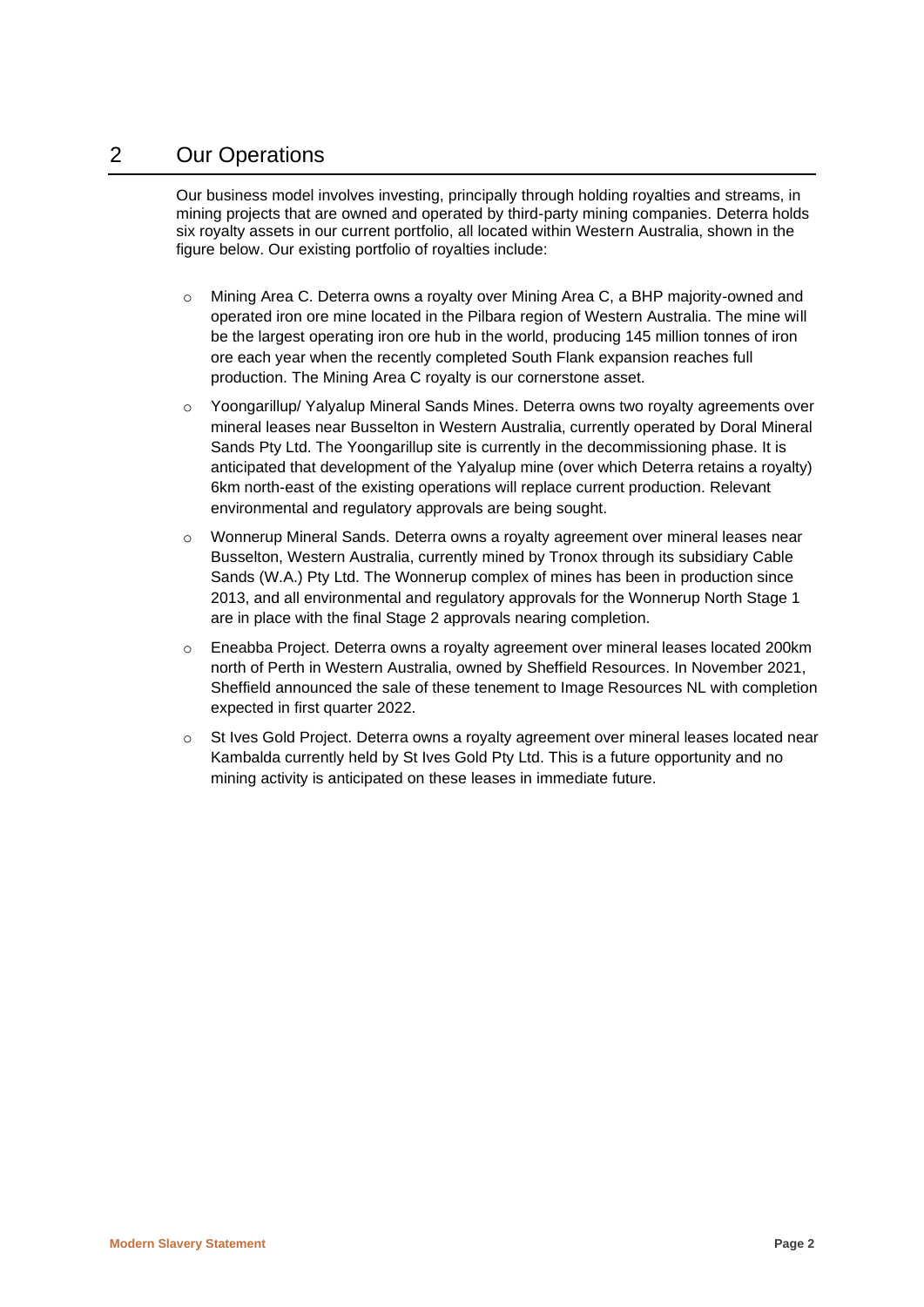

In terms of suppliers, Deterra had 34 active suppliers of goods and services in FY21 with total supplier expenditure of \$7.4 million. Our major suppliers provide financial services, consulting services, information technology (IT) support and printing companies. Our suppliers are based locally in Australia, with the exception of one consultancy based in the U.K, which provides data subscription services and market analysis.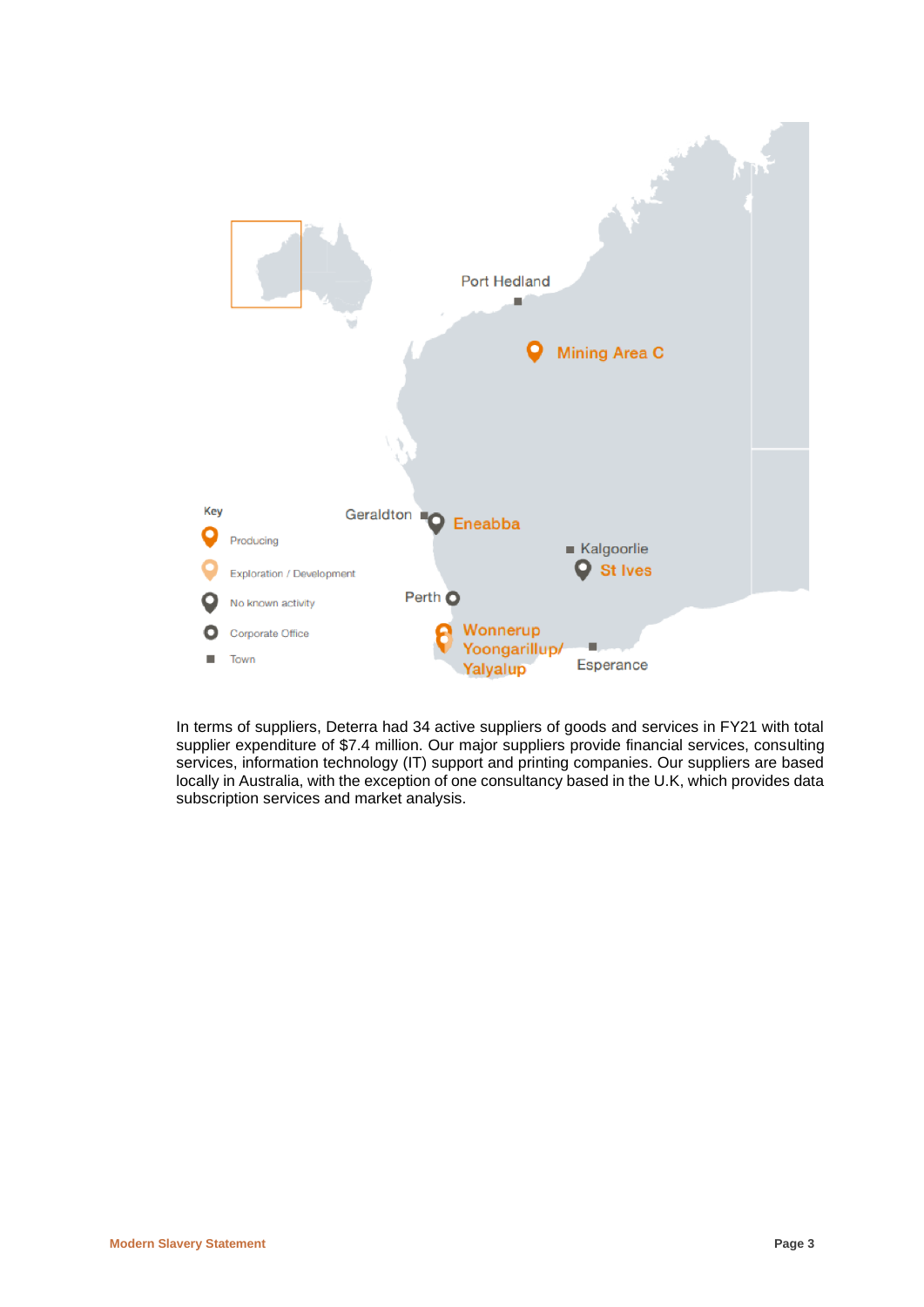## 3 Our Approach

Deterra is committed to respecting human rights. The Company seeks to conduct its business activities with appropriate due diligence and in accordance with relevant standards, laws and regulations, including the UN Guiding Principles on Business and Human Rights.

Whilst the Board of Directors is responsible for the Company's corporate governance, it is critical that all those who work at Deterra act ethically, with integrity and within the law.

Our governance framework is designed to support our team in delivering our strategy and guide effective and responsible decision making (outlined in the figure below). Our commitment to respecting human rights is embedded in our governance framework and is communicated to all stakeholders, including employees, contractors and suppliers through a range of policies, including:

| <b>Human Rights</b><br><b>Policy</b>                                                                    | This policy outlines our commitment to respecting human rights and<br>conducting business with appropriate due diligence. Deterra rejects any<br>form of slavery, forced or child labour, and we will work to ensure that<br>such practices are not present in our business or our supply chain. Our<br>employees will be treated fairly without discrimination and we will promote<br>diversity in the workplace. |
|---------------------------------------------------------------------------------------------------------|--------------------------------------------------------------------------------------------------------------------------------------------------------------------------------------------------------------------------------------------------------------------------------------------------------------------------------------------------------------------------------------------------------------------|
| <b>Whistle Blower</b><br><b>Policy</b>                                                                  | This policy provides an easily accessible complaints mechanism to<br>respond to grievances in a timely manner and is designed to promote a<br>workplace in which everyone feels safe, supported and encouraged to<br>report potential misconduct without fear of retaliation.                                                                                                                                      |
| <b>Directors and</b><br><b>Employees</b><br><b>Code of</b><br><b>Conduct</b>                            | Our Code of Conduct specifies standards of behaviour for all directors,<br>employees and contractors. We are committed to conducting business<br>honestly, with integrity, and in accordance with our values and standards.                                                                                                                                                                                        |
| <b>Diversity and</b><br><b>Inclusion</b><br><b>Policy</b>                                               | We are committed to attracting and retaining the best people while<br>building and maintaining a diverse, sustainable and high achieving<br>workplace, as reflected in this policy. We seek to provide a safe and<br>inclusive workplace, free from harassment and discrimination.                                                                                                                                 |
| <b>Anti-bribery</b><br>and Corruption<br><b>Policy</b>                                                  | We are committed to complying with the laws and regulations of the<br>countries in which we operate, conducting business ethically and have<br>zero tolerance for bribery and corruption, as reflected in this policy.                                                                                                                                                                                             |
| Environmental,<br><b>Social and</b><br><b>Governance</b><br>(ESG)<br><b>Investment</b><br><b>Policy</b> | This policy outlines our commitment to assessing ESG risk exposure and<br>opportunities when considering new investments. This includes<br>committing to assessing the modern slavery risks we are exposed to<br>through our investments.                                                                                                                                                                          |

Implementation of the above policies is overseen by Deterra's Sustainability Committee, which is chaired by a member of the Board. The Sustainability Committee is also responsible for managing modern slavery risks across the Company, including the supply chain.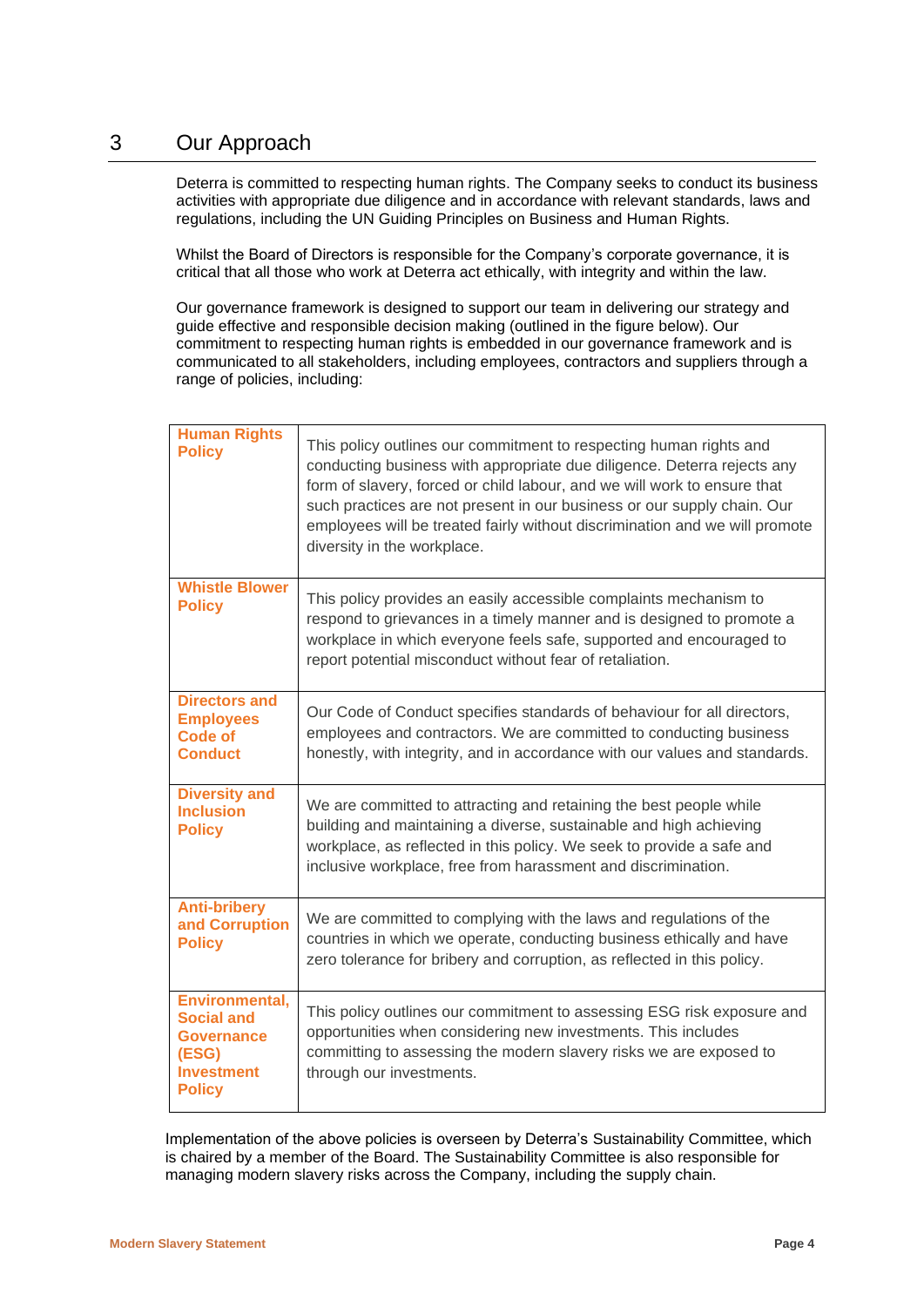

# 4 Assessing modern slavery risks

Given the nature of our organisation, our direct risk exposure to modern slavery is limited to the six-person office that we operate, and our supply chain. To understand and address our direct risks, we have completed an initial assessment, involving engagement with our suppliers (as outlined below).

However, we recognise that we are indirectly exposed to the modern slavery risks from the assets in which we invest. As we grow, it will be important that we carefully assess not only the quality of the assets but also our operating partners prior to making an investment to manage our indirect modern slavery risk exposure.

At present, our largest royalty exposure is to Mining Area C, which, through the South Flank expansion, is growing to become one of the world's largest iron ore mining hubs. There are inherent risks of modern slavery in the resources sector. **BHP's approach** to managing modern slavery risks is embedded in its Human Rights Policy Statement and supporting standards and implemented through BHP's management and due diligence systems across its assets.

# 5 Managing modern slavery risks

Deterra recognises the importance of a collaborative approach to combating modern slavery. This includes being aware of our risks and taking appropriate steps in conjunction with others to manage the identified risks. Deterra has progressed several actions in FY21 to mitigate the risk of modern slavery including:

o Establishing a Human Rights Policy which outlines the organisation's commitment to assessing and managing modern slavery risks. This commitment has been communicated to stakeholders and cascaded to suppliers through our supplier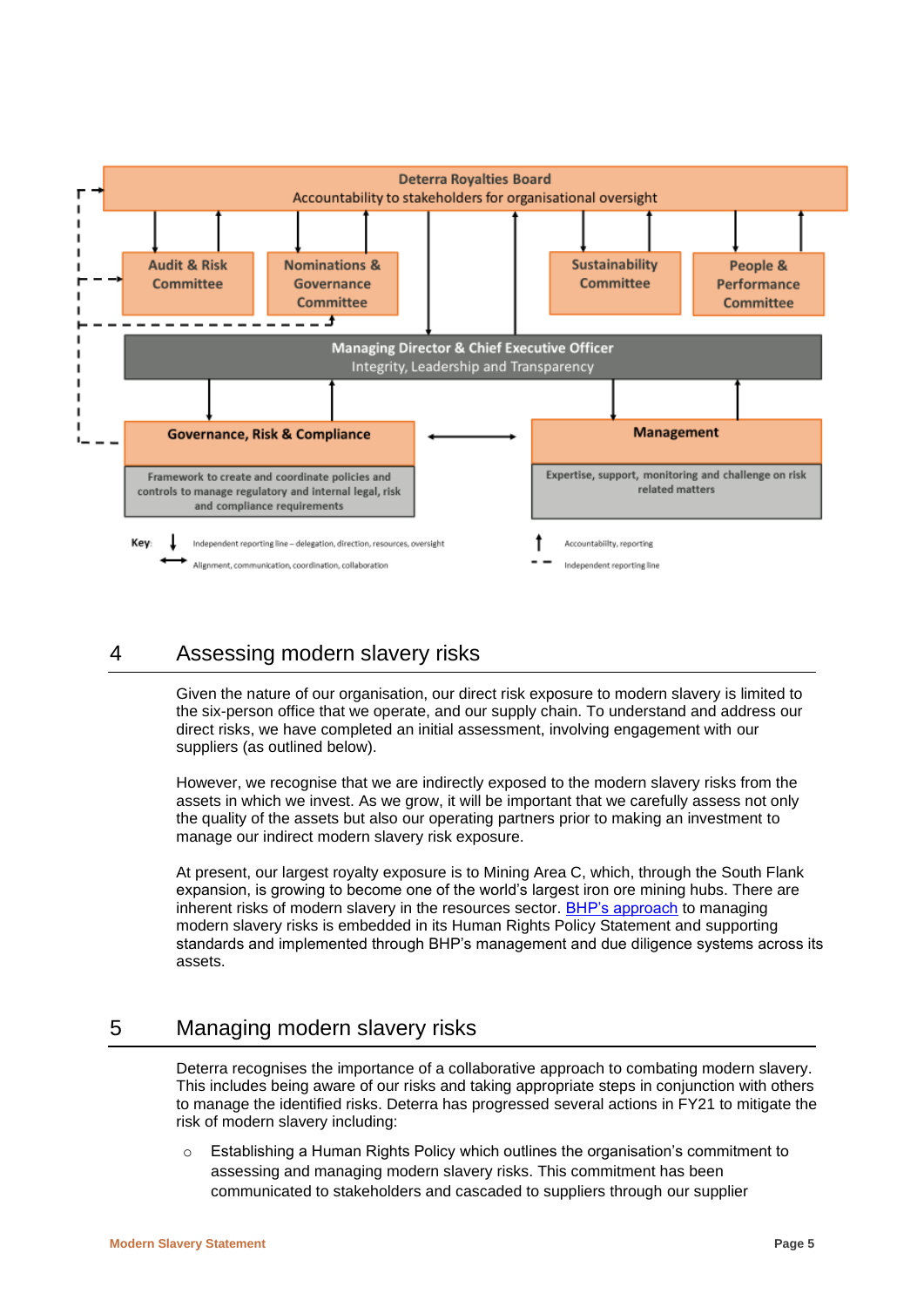questionnaire. This includes internal stakeholders via a new starter induction process, which has recently been developed for employees.

- $\circ$  Establishing a Whistle Blower Policy to provide an easily accessible mechanism for grievances to be raised and responded to in a timely manner.
- $\circ$  Applying to become a member of the UN Global Compact as a signatory, which will help guide and further develop internal capacity to assess, measure and communicate our commitment to respecting human rights.
- o Publishing our first corporate governance statement, in recognition of the importance of transparency and stakeholder engagement.
- $\circ$  Developing and distributing a supplier questionnaire to better understand our suppliers, including the mechanisms that they have in place to manage modern slavery risks.

A key activity for us in FY21 was the administration of a supplier questionnaire. While most of our suppliers are located in Australia, we recognize that our suppliers may source products from elsewhere, which presents potential modern slavery risks. We distributed a supplier questionnaire in FY21 to our highest value suppliers, to assist in better understanding our suppliers, including their policies and practices relevant to modern slavery. Key criteria against which we assessed our suppliers were:

- $\circ$  visibility of their supply chain, in order to understand if they are assessing modern slavery risks in their supply chains, beyond Tier One suppliers;
- implementation of policies to deal with modern slavery risks, to understand what each organisation is doing to manage modern slavery risks;
- $\circ$  response procedures, to address any allegations of modern slavery allegations or substandard working conditions in its operations or supply chains;
- $\circ$  person in charge of managing modern slavery risks, to ensure proper management of modern slavery risks;
- $\circ$  implementation of staff training, to understand if employees are trained how to identify, assess and respond to modern slavery risks; and
- o due diligence activities, undertaken to identify, prevent and mitigate risks specific to modern slavery in its operations and supply chains.

Responses were received from suppliers covering in excess of 90% of our expenditure in FY21. Based on our analysis, there is a low risk of modern slavery in our supply chain. However, we identified two suppliers who are still an early stage of implementing their own modern slavery governance, and will work with these suppliers to encourage them to adopt appropriate mechanisms to manage modern slavery. Where suppliers are not able to make improvements, the Company will consider alternative suppliers.

#### 6 Future Actions

To continue to mitigate modern slavery risks across our business, including our supply chain in FY22 Deterra commits to:

- o Further refining our approach to making investment decisions so as to ensure alignment with Deterra's commitment to human rights. In making new or further investments we will seek to understand and take into account ESG risks, and endeavour to negotiate appropriate contractual protections with a view to seeking full disclosure and transparency over mining operations' ESG performance.
- Incorporating an assessment of human rights risks, inclusive of modern slavery, as part of our annual business review.